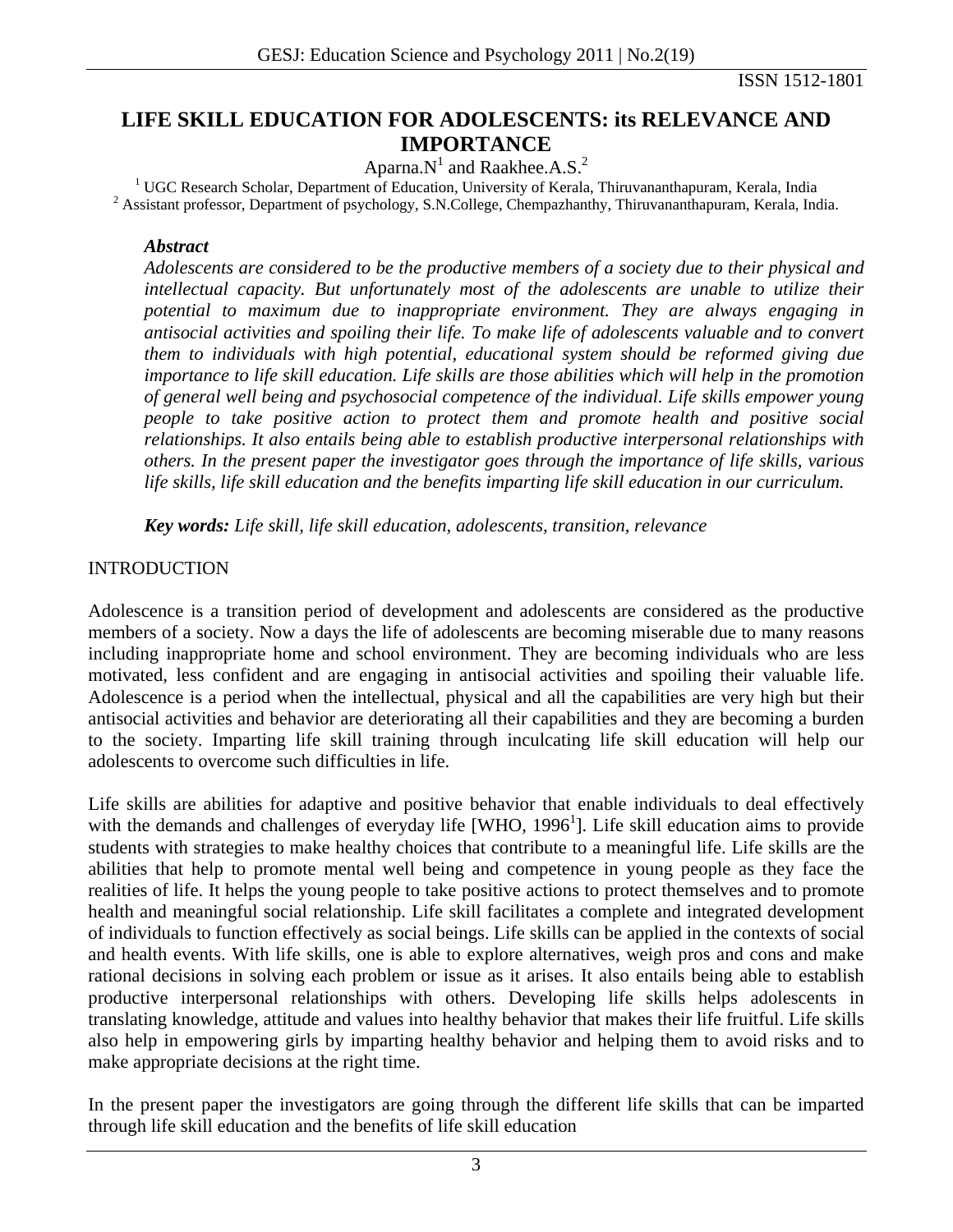## **MAJOR LIFE SKILLS**

The core set of life skills which help in promoting health and well being of children and adolescents are

- $\triangleright$  Decision making
- $\triangleright$  Problem solving
- $\triangleright$  Creative thinking
- $\triangleright$  Critical thinking
- $\triangleright$  Effective communication
- $\triangleright$  Interpersonal relationship skills
- $\triangleright$  Self-awareness
- $\triangleright$  Empathy
- $\triangleright$  Coping with emotions
- $\triangleright$  Coping with stress

**Decision making** - The process of assessing an issue by considering all possible/available options and the effects those different decisions might have on them.

**Problem solving:** - Having made the decisions about each of the options, choosing the one which suits the best, following it through even in the face impediments and going through the process again till a positive outcome of the problem is achieved.

**Creative thinking**: - It is the ability to look beyond our direct experience and address issues. It contributes to both decision making and problem solving by enabling us to explore the available alternatives and various consequences of our actions or non-action. It helps us to look beyond our direct experience, and even if no problem is identified, or no decision is to be made, creative thinking can help us to respond adaptively and with flexibility to the situations of our daily lives.

**Critical thinking**: - It is an ability to analyze information and experiences in an objective manner. Critical thinking can contribute to health by helping us to recognize and assess the factors that influence attitudes and behavior, such as values, peer pressure, and the media.

**Effective communication**: - Effective communication means that we are able to express ourselves, both verbally and non-verbally, in ways that are appropriate to our cultures and situations. This means being able to express opinions, desires, needs and fears. And it also means being able to ask for advice and help in a time of need.

**Interpersonal relationships**: - Interpersonal relationship skills help us to relate in positive ways with the people we interact with. This means being able to make and keep friendly relationships, which can be of great importance to our mental and social well-being. It also includes keeping good relations with family members, which are an important source of social support.

**Self-awareness:- Self** awareness includes our recognition of ourselves, our character, our strengths and weaknesses, desires and dislikes. Developing self-awareness can help us to recognize when we are stressed or feel under pressure. It is also often a prerequisite for effective communication and interpersonal relations, as well as for developing empathy for others.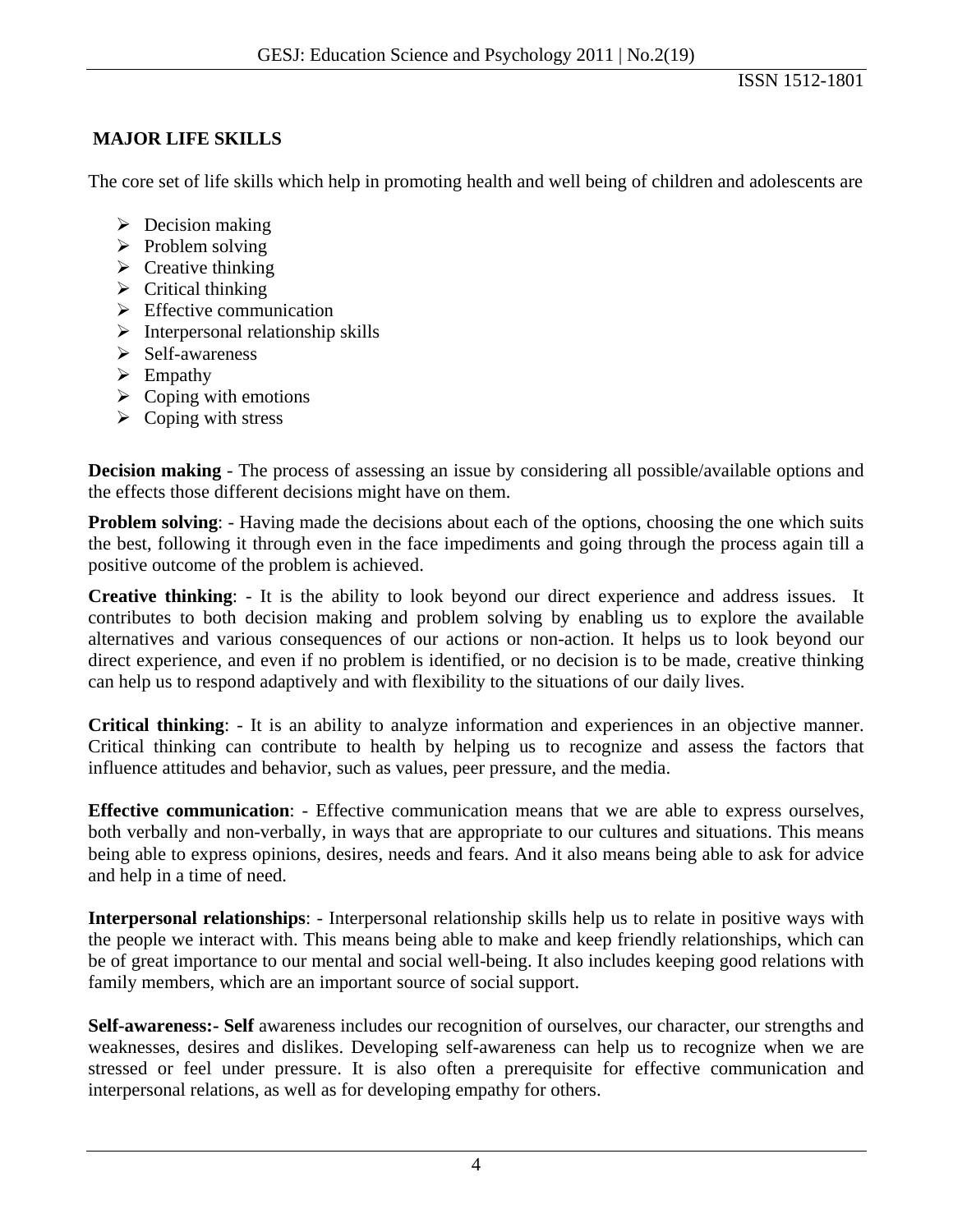### ISSN 1512-1801

**Empathy:** - Empathy is the ability to imagine what life is like for another person, even in a situation that we may not be familiar with. Empathy can help us to understand and accept others who may be very different from ourselves, which can improve social interactions, for example, in situations of ethnic or cultural diversity. Empathy can also help to encourage nurturing behavior towards people in need of care and assistance, or tolerance, as is the case with AIDS sufferers, or people with mental disorders, who may be stigmatized and ostracized by the very people they depend upon for support.

**Coping with emotions: -** Coping with emotions involves recognizing emotions in ourselves and others, being aware of how emotions influence behavior, and being able to respond to emotions appropriately. Intense emotions, like anger or sorrow can have negative effects on our health if we do not react appropriately.

**Coping with stress: -** Coping with stress is recognizing the sources of stress in our lives, recognizing how this affects us, and acting in ways that help to control our levels of stress. This may mean that we take action to reduce the sources of stress, for example, by making changes to our physical environment or lifestyle.

Inevitably, cultural and social factors will determine the exact nature of life skills. For example, eye contact may be encouraged in boys for effective communication, but not for girls in some societies, so gender issues will arise in identifying the nature of life skills for psychosocial competence. The exact content of life skills education must therefore be determined at the country level, or in a more local context. However, described in general terms, life skills are being taught in such a wide variety of countries that they appear to have relevance across cultures.

# LIFE SKILL EDUCATION

Life skill education is a value added program which aims to provide students with strategies to make healthy choices that contribute to a meaningful life. It helps adolescents to understand their self and to assess their skills, abilities and areas of development. It also helps adolescents to get along with other people and adjust with their environment and making responsible decision.

 The main objective of life skill education is to enable the learner to develop a concept of oneself as a person of worth and dignity. Life skill education is a basic learning need for all individuals. Various skills like leadership, responsibility, communication, intellectual capacity, self esteem, Interpersonal skill etc. extends its maximum level, if it is practicing effectively. We need to create life skill education as the cornerstone of various youth programmers and an integral part of our formal education process.

In life skills education, children are actively involved in a dynamic teaching and learning process. The methods used to facilitate this active involvement include working in small groups and pairs, brainstorming, role play, games and debates. A life skills lesson may start with a teacher exploring with the students what their ideas or knowledge is about a particular situation in which a life skill can be used. The children may be asked to discuss the issues raised in more detail in small groups or with a partner. They may then engage in short role play scenarios, or take part in activities that allow them to practice the skills in different situations as actual practice of skills is a vital component of life skills education. Finally, the teacher will assign homework to encourage the children to further discuss and practice the skills with their families and friends.

Skill based approach in life skill education follows well established mentoring techniques to develop students innate quality and also motivating them to adopt socially acceptable pattern of life style's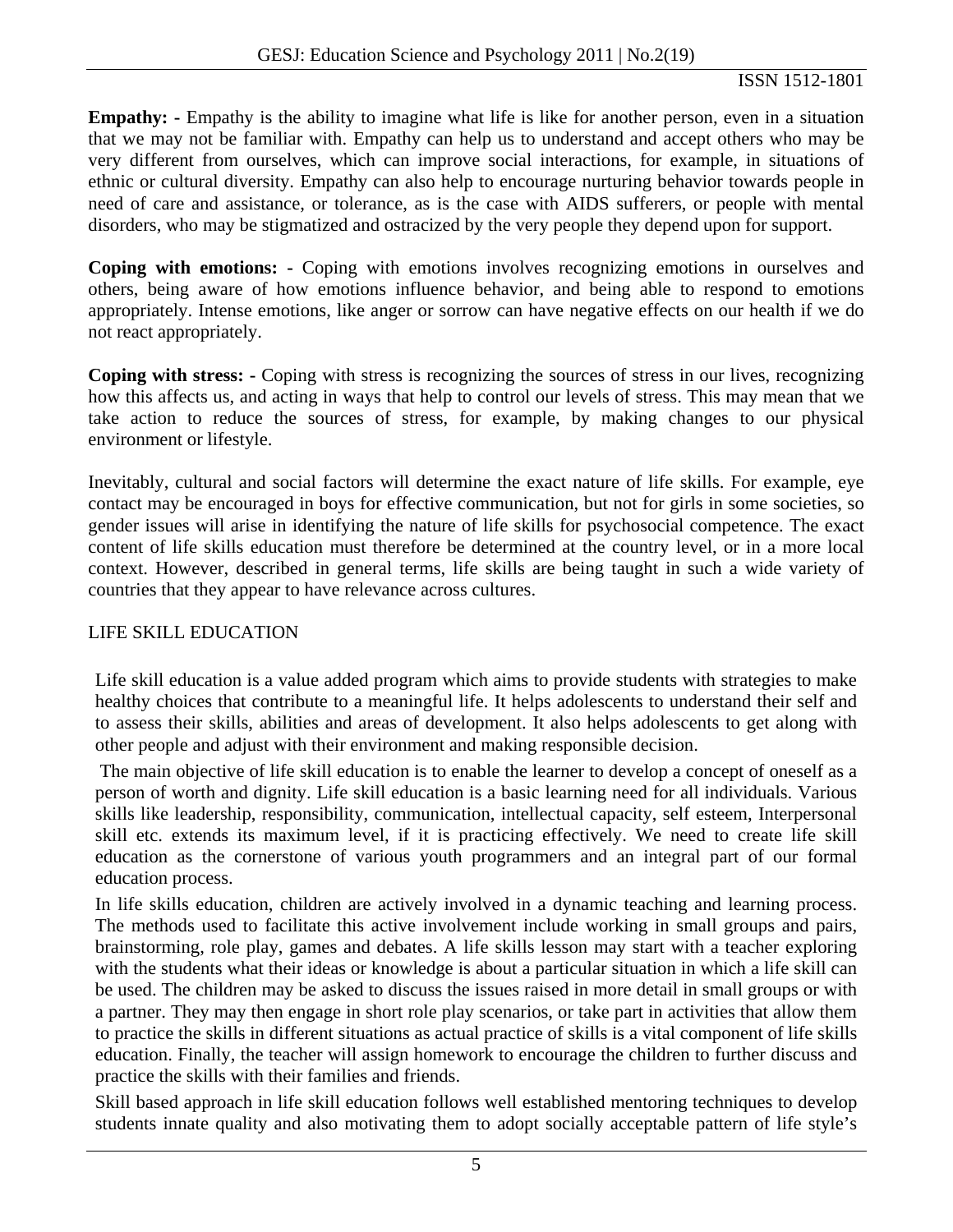particularly, strategy consisting of a group of people combined together to help themselves by identifying their talents and directing them to choose an appropriate steps to enhance their skill and abilities as a part of development.

In order to have an effective implementation of life skill education there is a need for professionally trained and skilled personal from within the country. Professional training requires a purposely planned programmed of study prepared by experts which has the approval of a competent authority and a group of experts to train the trainers of life skill education.

### **BENEFITS OF TEACHING LIFE SKILLS**

Imparting life skill education in children and adolescents will bring valuable benefits which include

- a) Promotion of self esteem, peace education, self confidence etc [TACADE,1990 $^{2}$ ]
- b) Prevention of antisocial activities and behavior [Botvin et.al. 1984<sup>3</sup>, Pentz, 1983<sup>4</sup>]
- c) Helps in the promotion of general well being and primary prevention [Errecart et al., 1991<sup>5</sup>; Perry and Kelder, 1992<sup>6</sup>; Caplan et al., 1992<sup>7</sup>]
- d) Life skills enable individuals to translate knowledge, attitudes and values into actual abilities and enable individuals to behave in healthy ways, given the desire to do so and given the scope and opportunity to do so.
- e) Results of research studies also prove that life skill education improves the academic performance of individuals [Weissberg et.al.  $1989<sup>8</sup>$ ]

# **CONCLUSION**

Adolescence is a period when the intellectual, physical and all the capabilities are very high but their antisocial activities and behavior are deteriorating all their capabilities and they are becoming a burden to the society. Imparting life skill training through inculcating life skill education will help our adolescents to overcome such difficulties in life. Life skill education can serve as a remedy for the problems as it helps the adolescents to lead a better life. There for life skill education is a need of the society and every education system should impart life skill education as a part of its curriculum as it is capable of producing positive health behavior, positive interpersonal relationships and well being of individuals.